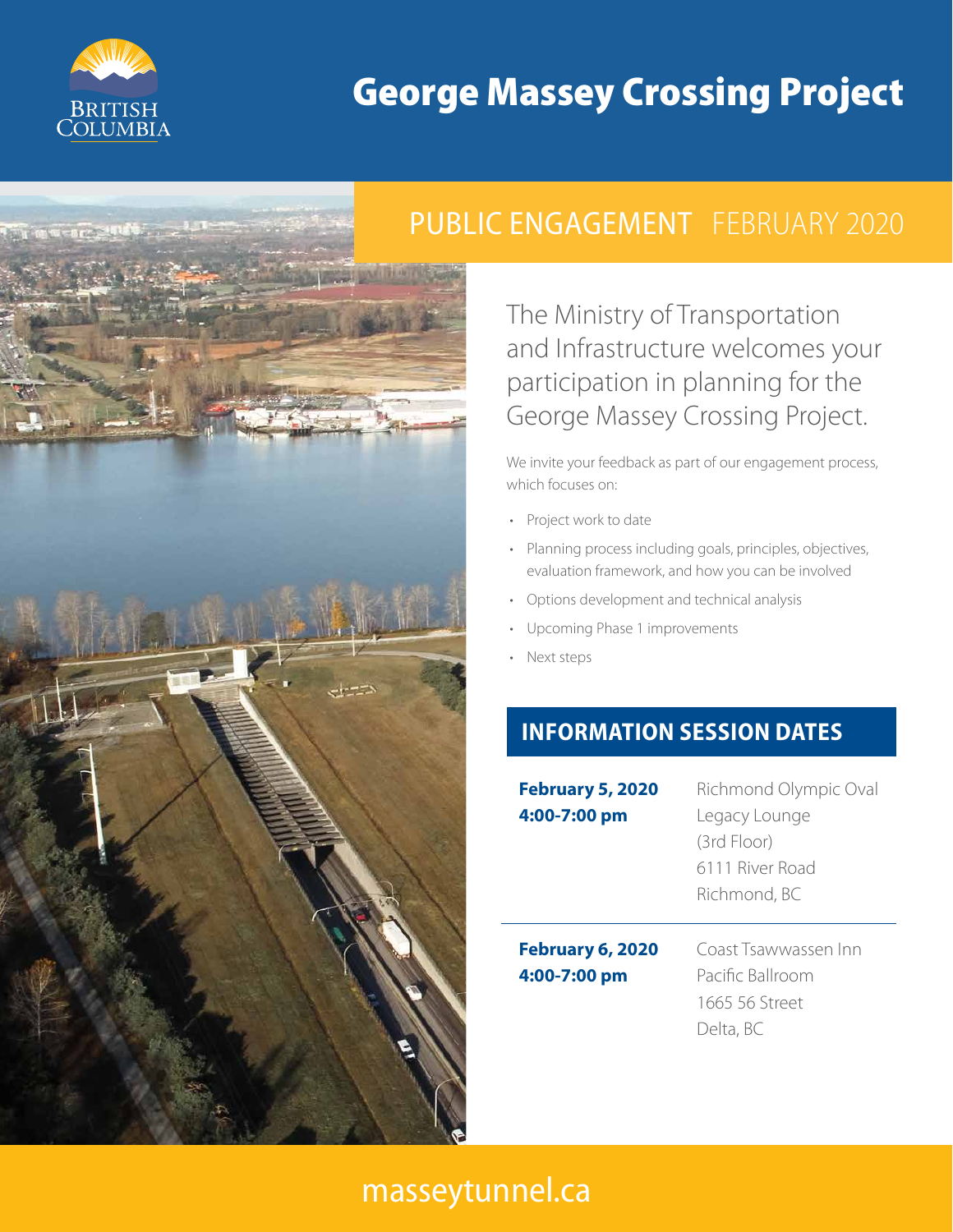### **Potential Solutions: Process and Results to Date**



#### **DEVELOP SHARED PRINCIPLES, GOALS AND OBJECTIVES**

Worked with Indigenous groups, Metro Vancouver, TransLink, Fraser River municipalities, and key regional agencies

#### **KEY RESULTS**

#### **January–April 2019**

Established shared principles, goals and objectives

#### **April 2019**

Developed evaluation framework to identify potential solutions

#### **May 2019**

Worked with stakeholder groups to confirm 18 potential options

WINTER–SPRING 2019 SPRING 2019–SPRING 2020 SPRING–FALL 2020

### **ASSESS POTENTIAL SOLUTIONS**

Continue working with previous groups, permitting agencies and key stakeholders to identify preferred solution(s); seek public feedback on draft results

#### **KEY RESULTS**

#### **June–July 2019**

Confirmed six shortlisted options. All options include 2 lanes for transit and cycling/ pedestrian paths

#### **August–September 2019**

Confirmed two leading options

#### **October–November 2019**

Metro Vancouver Board endorsed 8-lane immersed tube tunnel as their preferred option

#### **Ongoing**

Engagement with participating First Nations



Continue engagement as appropriate and prepare a detailed business case



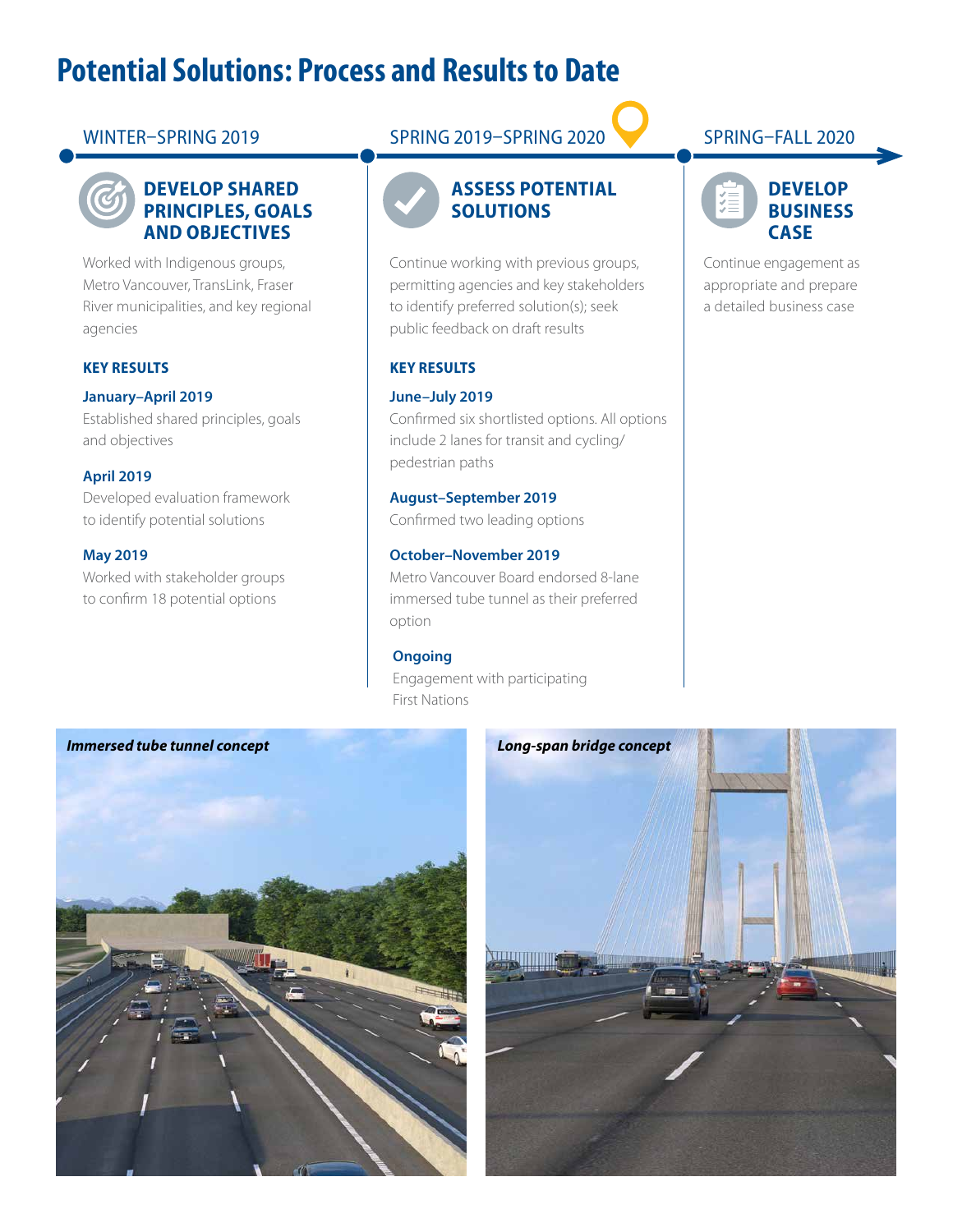# **The Options**

From the initial 18 options, the six shortlisted options were evaluated against the objectives established for each of the project goals and further shortlisted to two leading options:

### **OPTION 1: IMMERSED TUBE TUNNEL CONCEPT**

#### **Key Considerations:**

- Separated and covered multi-use pathways
- Similar grade as bridge
- Low property impact
- Improved connectivity within Deas Island Regional Park
- In-river impacts during construction
- Potential for in-river habitat enhancements
- Ventilation system designed to modern standards
- Emergency systems designed to modern standards, including fire detection, response and communications
- Shorter crossing than bridge
- Comparable cost to bridge

#### **Est. Schedule**

- **• 3 years for environmental review**
- **• 5 years for construction**



*Immersed tube tunnel aerial view, (above inset) 8-lane immersed tube tunnel cross section*

#### **OPTION 2: LONG-SPAN BRIDGE CONCEPT**

#### **Key Considerations:**

- Separated multi-use pathways
- Similar grade as tunnel
- Land-side property impacts, including Deas Island Regional Park
- No piers in the Fraser River; piers required in Deas Slough
- Long-term noise, light, visual and shading effects
- Local construction expertise
- Longer crossing than tunnel
- Comparable cost to immersed tube tunnel

#### **Est. Schedule**

- **• 1–2 years for environmental review**
- **• 5 years for construction**